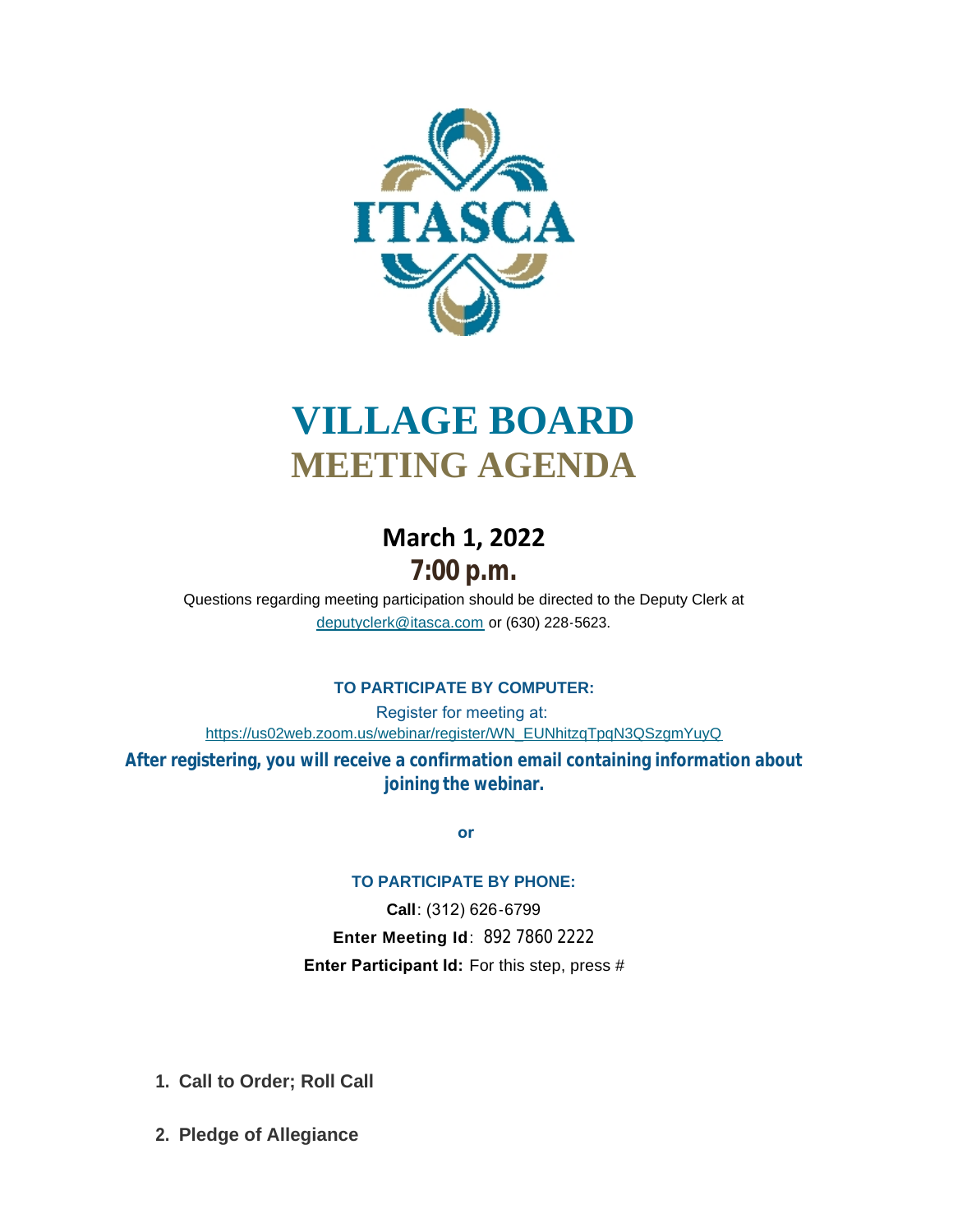- **Audience Participation 3.**
- **Presentation of Meeting Minutes 4.**
	- **Village Board Meeting – February 15, 2022 a. Documents:**

#### [20220215 VB MINUTES.PDF](http://www.itasca.com/AgendaCenter/ViewFile/Item/7448?fileID=9414)

**Community Development Committee – February 15, 2022 b. Documents:**

#### [20220215 CDC MINUTES.PDF](http://www.itasca.com/AgendaCenter/ViewFile/Item/7449?fileID=9415)

**c. Community Development Committee Meeting - February 22, 2022 Documents:**

#### [20220222 CDC MINUTES.PDF](http://www.itasca.com/AgendaCenter/ViewFile/Item/7450?fileID=9416)

- **Presentations 5.**
- **President's Comments 6.**
- **Community Development Committee 7.** Chair Trustee Gavanes; Co-Chair Trustee Leahy
- **Capital & Infrastructure Committee 8.** Chair Trustee Aiani; Co-Chair Trustee Madaras
- **Finance & Operations Committee 9.** Chair Trustee Powers; Co-Chair Trustee Linsner
- **Intergovernmental Committee 10.** Chair Trustee Leahy; Co-Chair Trustee Aiani
	- **Discussion and possible action regarding a Resolution a. Approving an Intergovernmental Agreement Between the Village of Itasca and the Milwaukee District West Community Coalition and Authorizing the Village Administrator To Enter Into Contracts and Agreements to Support Related Legal, Technical, Public Affairs, Lobbying, Legislative, and All Other Lawful Actions to Oppose the Merger of Kansas City Southern Railway and Canadian Pacific Railway as Proposed (Res. 1337-22)**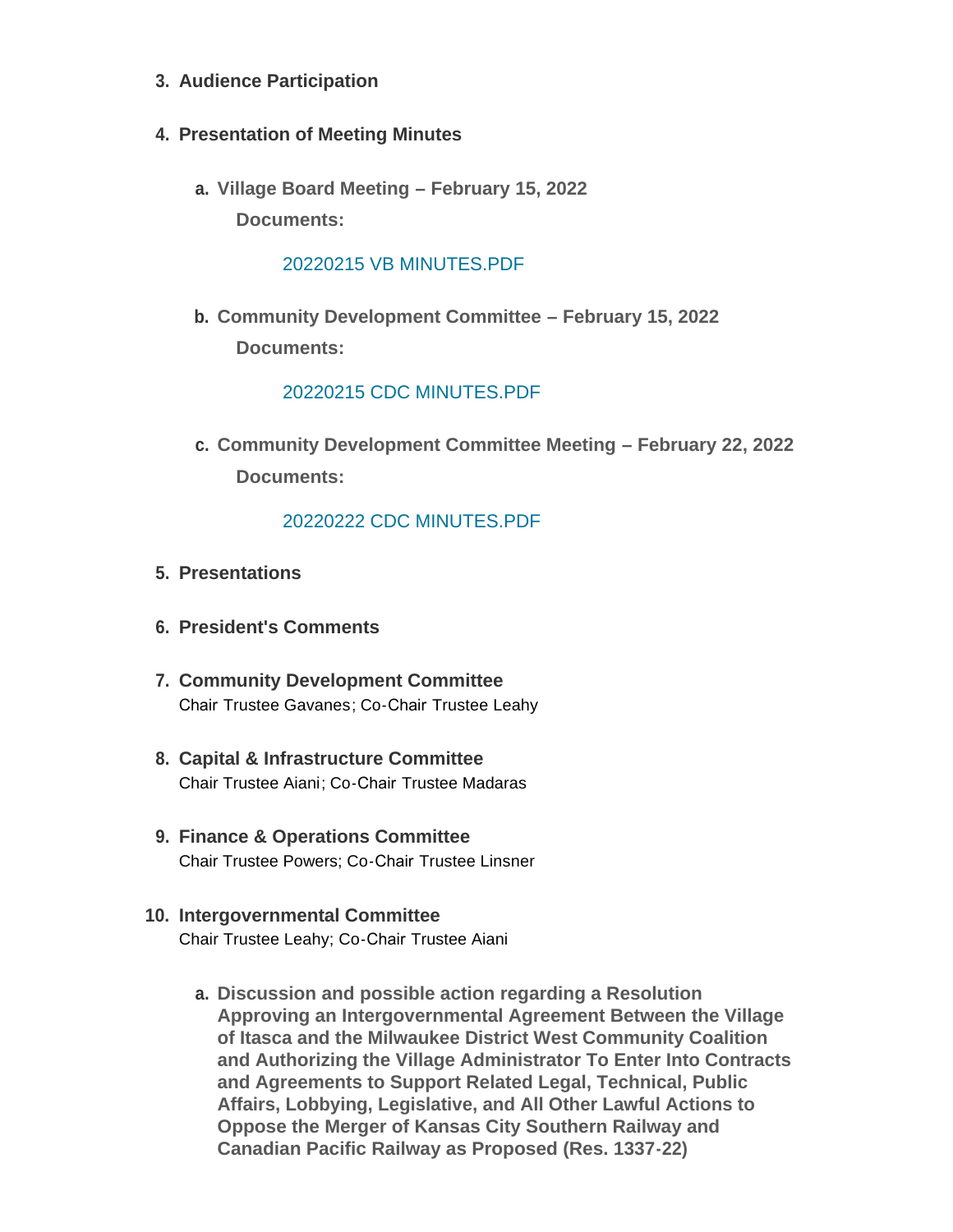**Documents:**

### INTERGOV A - [INTERGOVERNMENTAL AGREEMENT.PDF](http://www.itasca.com/AgendaCenter/ViewFile/Item/7495?fileID=9427)

# **Consent Agenda 11.**

**Approving Ordinance 2009-22 – Adopting the Village of Itasca a. 2022 Official Zoning Map** 

**Documents:**

#### CONSENT A - [2022 ZONING MAP UPDATE -](http://www.itasca.com/AgendaCenter/ViewFile/Item/7451?fileID=9417) 020915.PDF

**Approving Ordinance 2010-22 - Amending Chapter 150 of the b. Itasca Code of Ordinances: Building Codes**

**Documents:**

# [CONSENT B - UPDATING BUILDING CODE 2-15-22.PDF](http://www.itasca.com/AgendaCenter/ViewFile/Item/7452?fileID=9418)

**Approving Resolution 1335-22 - Accepting the Low Bid from c. Schroder Asphalt Services, Inc. for the 2022 Street Resurfacing Program in the amount of \$541,895.47**

**Documents:**

[CONSENT C - ACCEPTING LOW BID FROM](http://www.itasca.com/AgendaCenter/ViewFile/Item/7453?fileID=9419)  SCHRODER.PDF

**Approving Resolution 1336-22 - Authorizing a Three-Year d. Subscription Renewal of Microsoft 365 from Dell Marketing LP in a total amount not to exceed \$63,339.03**

**Documents:**

[CONSENT D - MICROSOFT ENTERPRISE LICENSING](http://www.itasca.com/AgendaCenter/ViewFile/Item/7454?fileID=9420)  AGREEMENT RENEWAL.PDF

**Payment of Bills through March 1, 2022 12.**

**Documents:**

[ROB - 3.1.22.PDF](http://www.itasca.com/AgendaCenter/ViewFile/Item/7456?fileID=9428)

- **13. Department Head Reports**
- **Village Administrator Report 14.**
- **Old Business 15.**